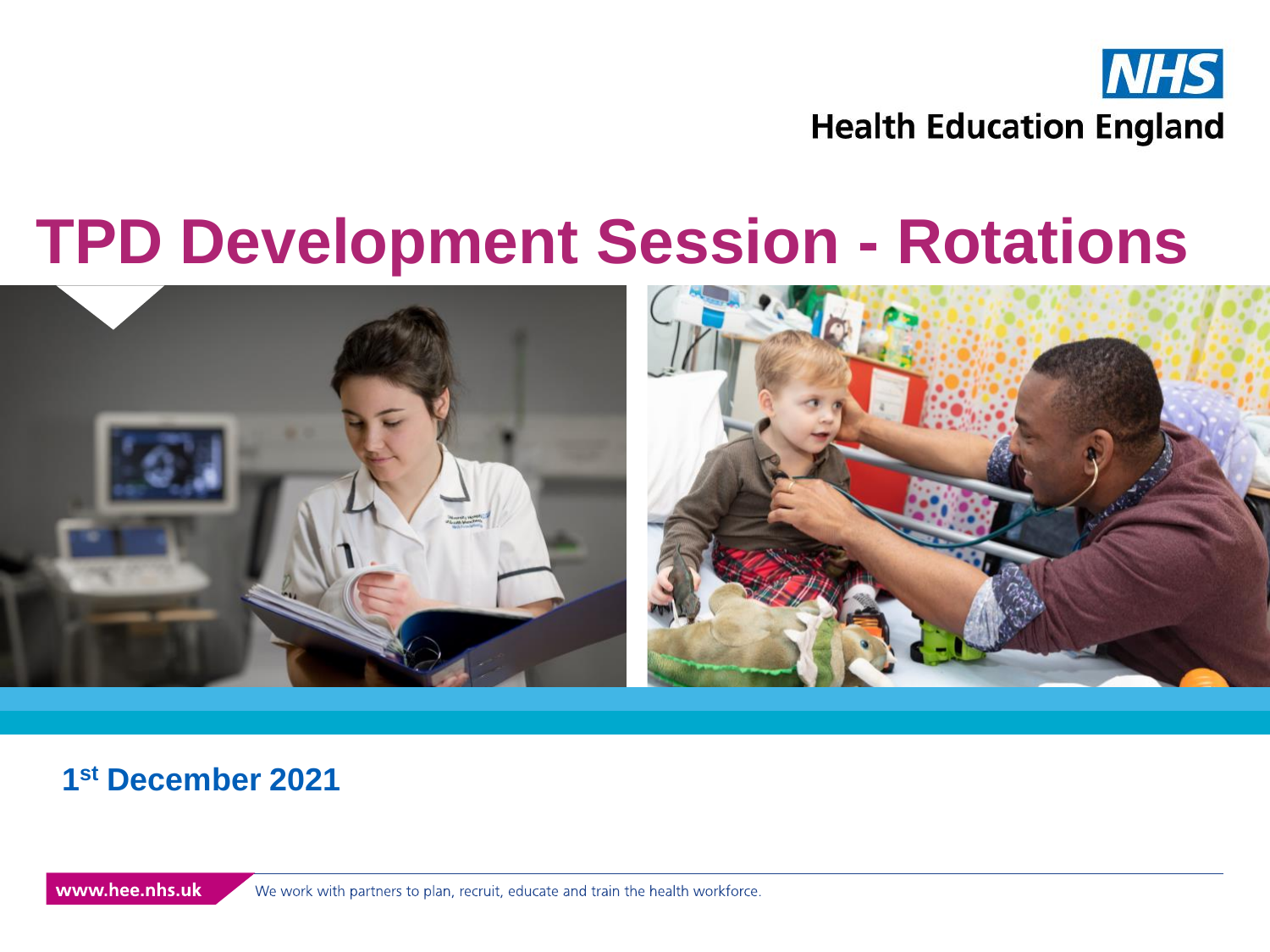# **TPD Development Sessions**

Session 1 – Recruitment

# **Session 2 – Rotations**

Session 3 – Programme Management

Session 4 – ARCPs

Session 5 – Trainees in Difficulty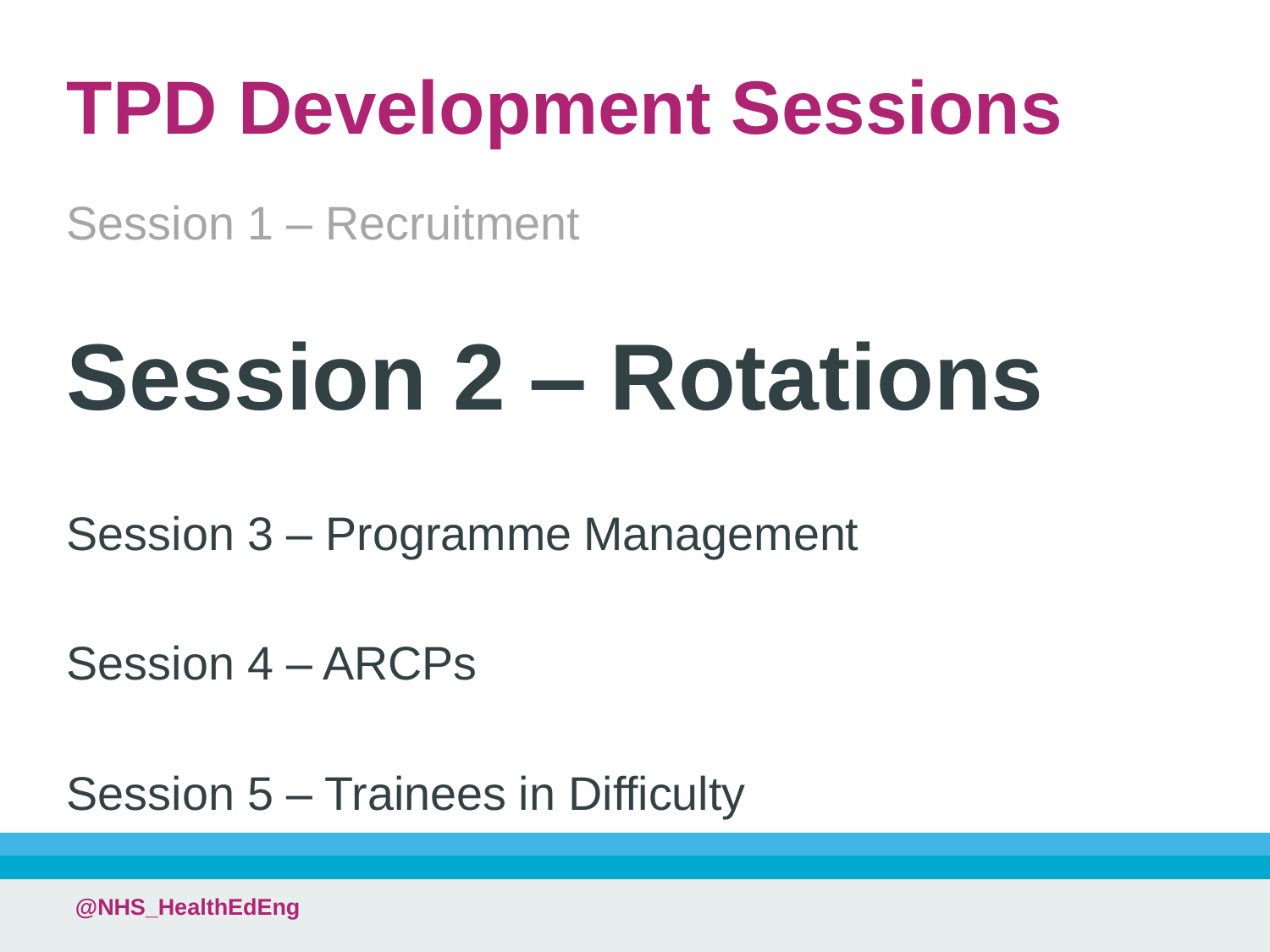# **Get the most out of this session**

- ➢ **Share good practice**
- ➢ **Questions will be answered at the end of the session**
- ➢ **Use the chat to raise questions during the presentation**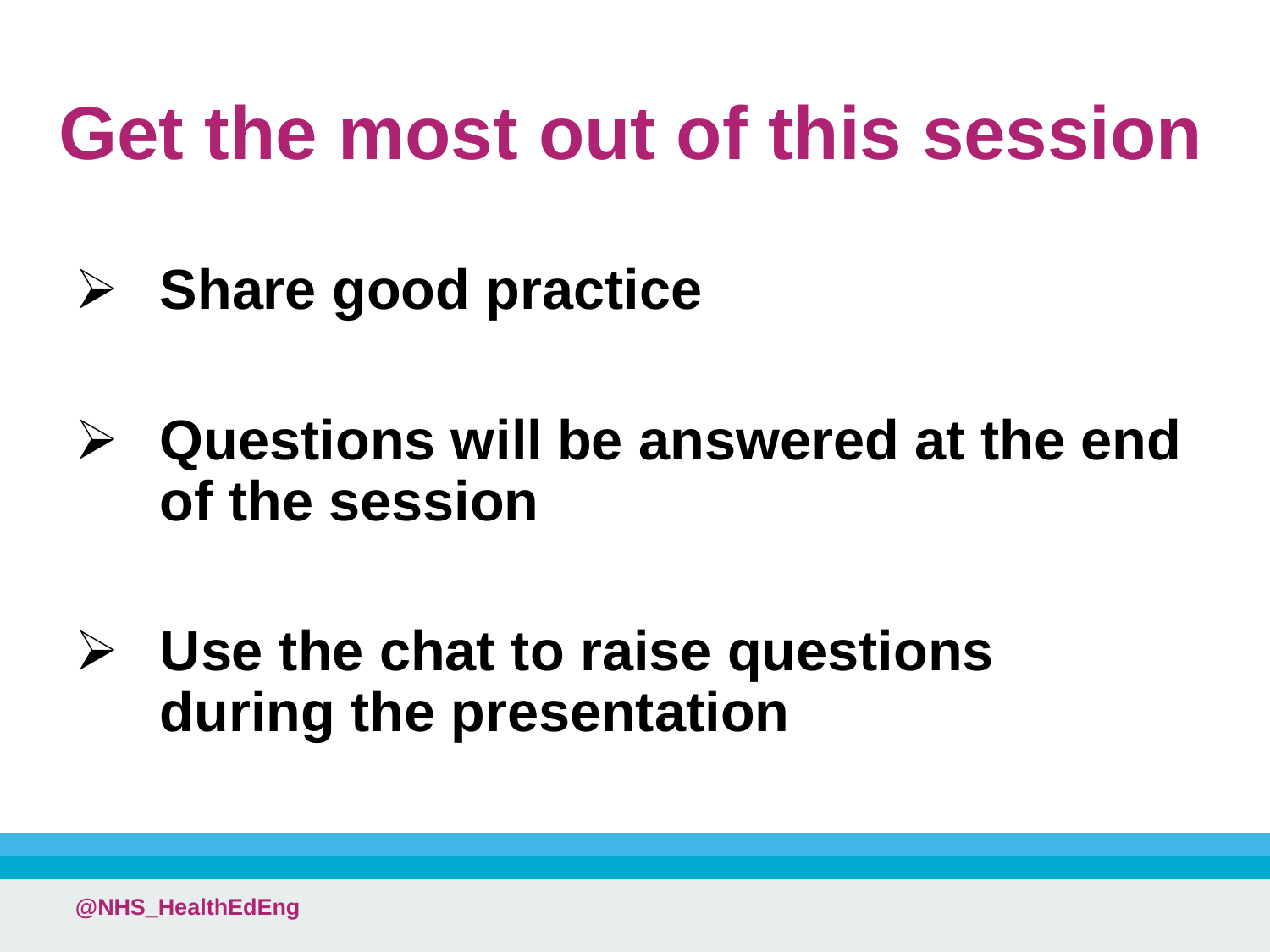

| 10 mins | Continuing the journey from recruitment |
|---------|-----------------------------------------|
| 10 mins | If you fail to plan, you plan to fail.  |
| 5 mins  | <b>Code of Practice and KPIs</b>        |
| 5 mins  | Pop quiz!                               |
| 5 mins  | Latest Updates + Q&A                    |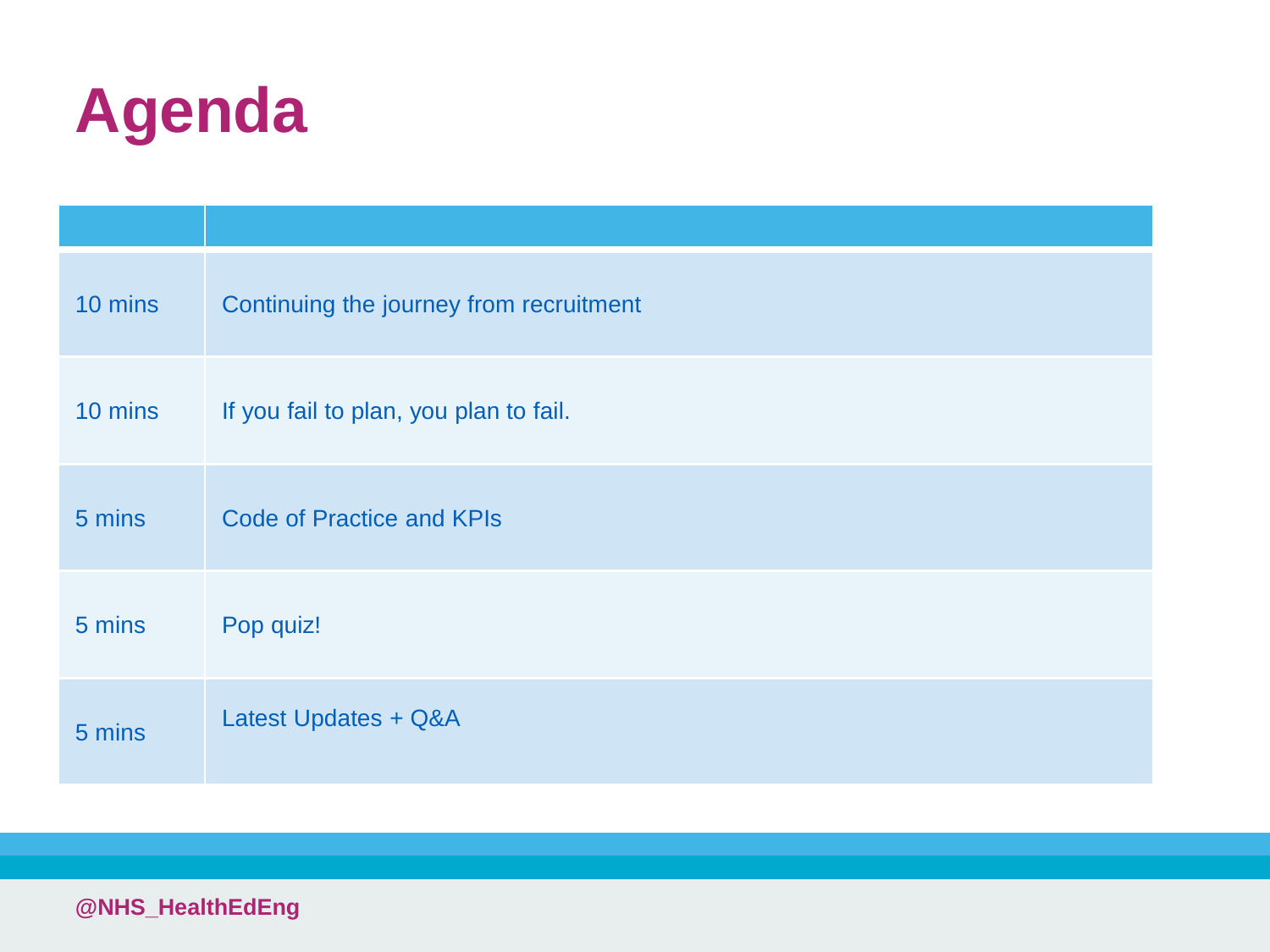# **Recruitment has ended and offers have gone out**

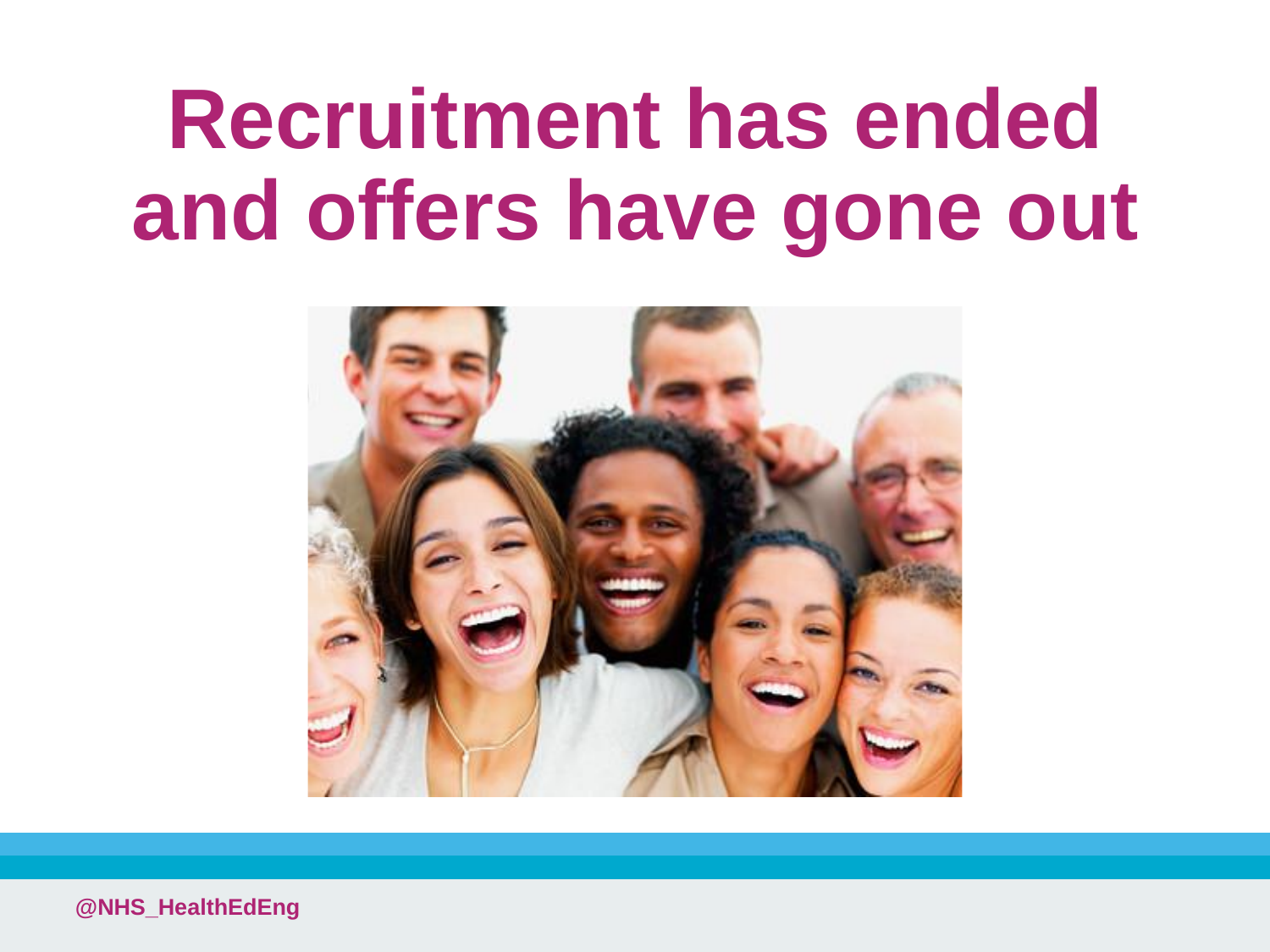### **New Trainees – Round 1 Recruitment**

|                                    | Round 1 – CT1/ST1 and Run Through (for August to December 2022 start) |
|------------------------------------|-----------------------------------------------------------------------|
| <b>Indicative Post Information</b> | Monday 18 October 2021                                                |
| Definitive Post Information        | TBC                                                                   |
| Vacancies published                | By 5pm Tuesday 2 November 2021                                        |
| Applications open                  | At 10am Thursday 4 November 2021                                      |
| Applications close                 | At 4pm Wednesday 1 December 2021                                      |
| Interview window                   | Tuesday 4 January to Friday 18 March 2022                             |
| Initial offers released by         | By 5pm Thursday 24 March 2022                                         |
| Hold deadline                      | At 1pm on Tuesday 5 April 2022                                        |
| Upgrade deadline                   | At 4pm on Monday 11 April 2022                                        |
| Hierarchal deadline                | At 4pm on Tuesday 12 April 2022                                       |
| Paperwork deadline                 | Tuesday 19 April 2022                                                 |

HET receive the new trainee information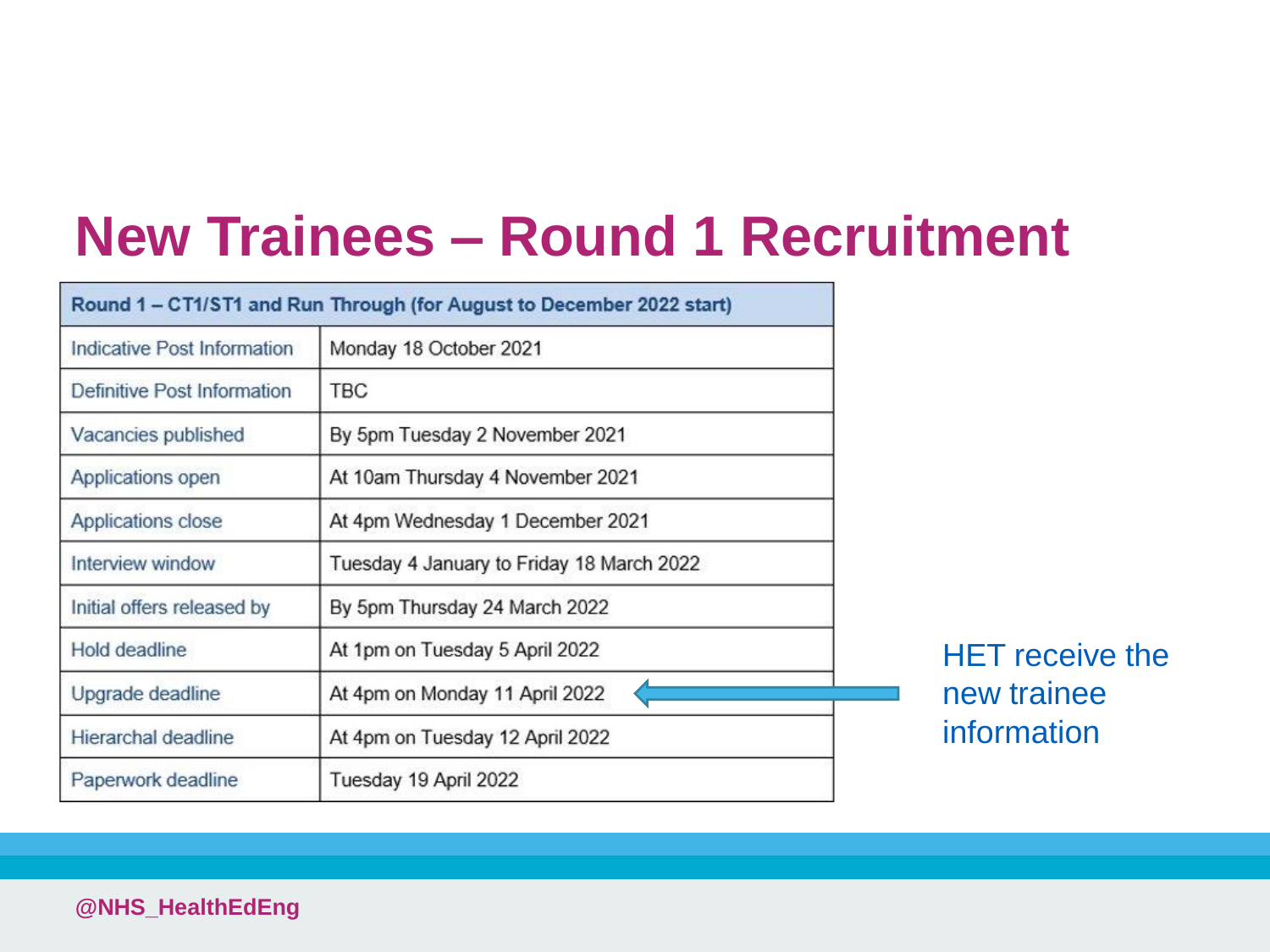### **New Trainees – Round 2 Recruitment**

| Round 2 – ST3/ST4+ (for August to December 2022 start) |                                             |                        |
|--------------------------------------------------------|---------------------------------------------|------------------------|
| Vacancies published                                    | By 5pm Tuesday 16 November 2021             |                        |
| Applications open                                      | At 10am Thursday 18 November 2021           |                        |
| Applications close                                     | At 4pm Thursday 9 December 2021             |                        |
| Interview window                                       | Tuesday 4 January to Thursday 14 April 2022 |                        |
| Initial offers released by                             | By 5pm Thursday 21 April 2022               |                        |
| Hold deadline                                          | At 1pm on Tuesday 3 May 2022                | <b>HET</b> receive     |
| Upgrade deadline                                       | At 1pm on Wednesday 4 May 2022              | the new                |
| Hierarchal deadline                                    | At 4pm on Wednesday 4 May 2022              | trainee<br>information |
| Paperwork deadline                                     | Friday 6 May 2022                           |                        |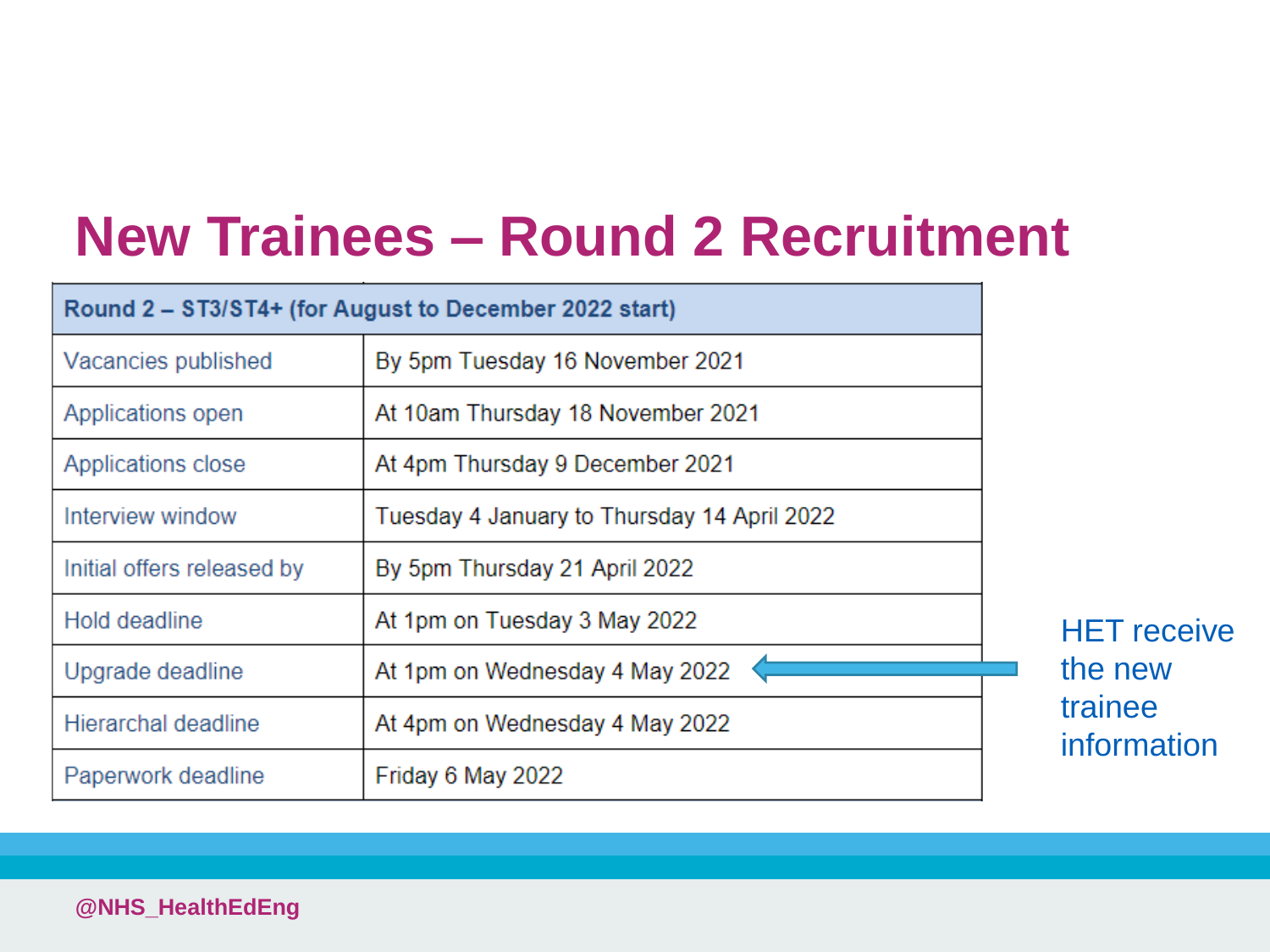## **Transfer of Information (TOI)**

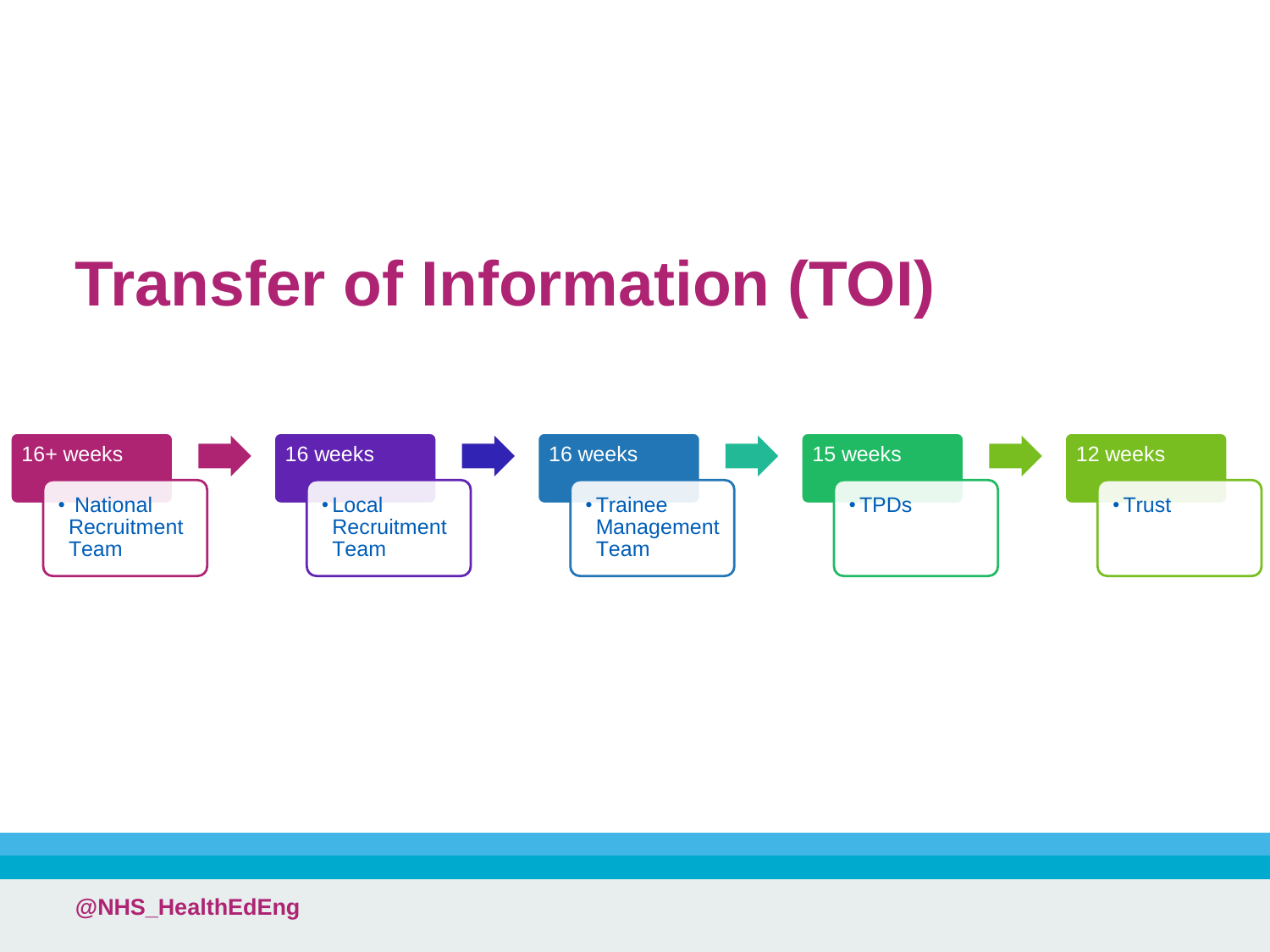## **2022 Rotation Dates**



| <b>Deadlines</b><br><b>Rotation</b> | <b>TPD</b><br>15 weeks | <b>TIS</b> Upload<br>14 weeks | <b>Officer</b><br>13 weeks+2 days | <b>SA</b><br>13 weeks | OM<br>12 weeks+2 days | <b>Publication</b><br>12 weeks - CoP | 8-weeks<br><b>Trust deadline</b> | 6-weeks<br><b>Trust deadline</b> |
|-------------------------------------|------------------------|-------------------------------|-----------------------------------|-----------------------|-----------------------|--------------------------------------|----------------------------------|----------------------------------|
| January<br>05/01/22                 | 21/09/21               | 28/09/21                      | 01/10/21                          | 05/10/21              | 08/10/21              | 12/10/21                             | 09/11/21                         | 23/11/21                         |
| February<br>02/02/22                | 19/10/21               | 26/10/21                      | 29/10/21                          | 02/11/21              | 05/11/21              | 09/11/21                             | 07/12/21                         | 21/12/21                         |
| March<br>02/03/22 & 07/03/22        | 16/11/21<br>19/11/21   | 23/11/21<br>26/11/21          | 26/11/21<br>01/12/21              | 30/11//21<br>03/12/21 | 03/12/21<br>08/12/21  | 07/12/21<br>12/12/21                 | 04/01/22<br>07/01/22             | 18/01/22<br>21/01/22             |
| April '<br>06/04/22                 | 30/11/21               | 07/12/21                      | 10/12/21                          | 14/12/21              | 17/12/21              | 11/01/22                             | 08/02/22                         | 22/02/22                         |
| May<br>04/05/22                     | 18/01/22               | 25/01/22                      | 28/01/22                          | 01/02/22              | 04/02/22              | 08/02/22                             | 08/03/22                         | 22/03/22                         |
| June<br>01/06/22                    | 15/02/22               | 22/02/22                      | 25/02/22                          | 01/03/22              | 04/03/22              | 08/03/22                             | 05/04/22                         | 19/04/22                         |
| July<br>06/07/22                    | 22/03/22               | 29/03/22                      | 01/04/22                          | 05/04/22              | 08/04/22              | 12/04/22                             | 10/05/22                         | 24/05/22                         |
| August *<br>03/08/22                | 15/04/22               | 22/04/22                      | 27/04/22                          | 03/05/22              | 06/05/22              | 10/05/22                             | 07/06/22                         | 21/06/22                         |
| September '<br>05/09/22 & 07/09/22  | 20/05/22               | 27/05/22                      | 01/06/22                          | 07/06/22              | 10/06/22              | 12/06/22<br>14/06/22                 | 08/07/22<br>12/07/22             | 22/07/22<br>26/07/22             |
| October<br>05/10/22                 | 21/06/22               | 28/06/22                      | 01/07/22                          | 05/07/22              | 08/07/22              | 12/07/22                             | 09/08/22                         | 23/08/22                         |
| November<br>02/11/22                | 19/07/22               | 26/07/22                      | 29/07/22                          | 02/08/22              | 05/08/22              | 09/08/22                             | 06/09/22                         | 20/09/22                         |
| December<br>07/12/22                | 23/08/22               | 30/08/22                      | 02/09/22                          | 06/09/22              | 09/09/22              | 13/09/22                             | 11/10/22                         | 25/10/22                         |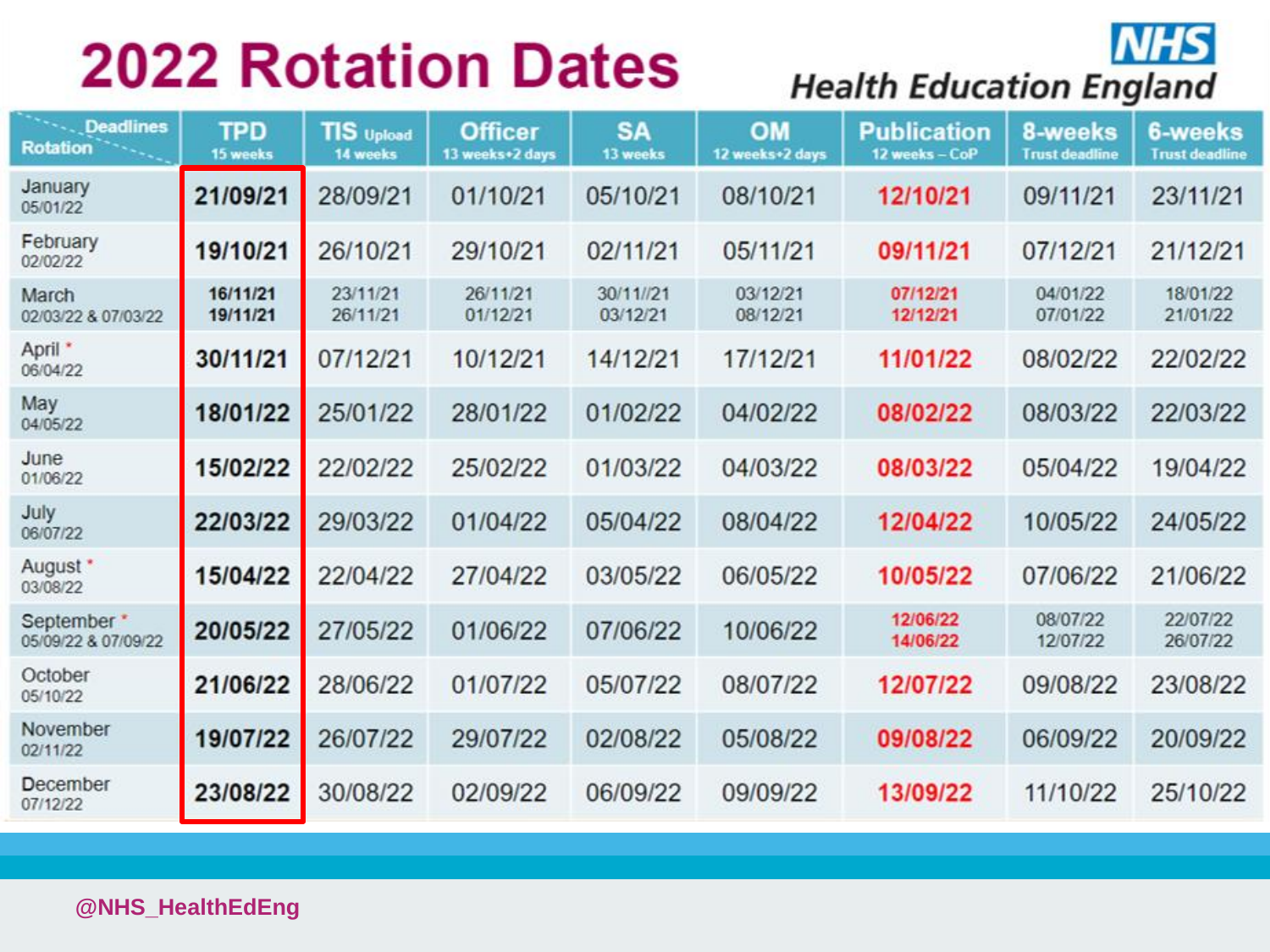## **Help us to help you**

- Specialty Officer will remind you of upcoming deadlines
- Recruiting to post level is advised
- Tell us if you are struggling to meet a deadline
- Tell us if there is additional information that you need
- Tell us if you are making a change after submitting the grid to us
- Build a strong working relationship with your specialty Officer
- If you tell us we can plan
- Officers often work on multiple rotations at a time so late grids can have a knock on effect on other rotations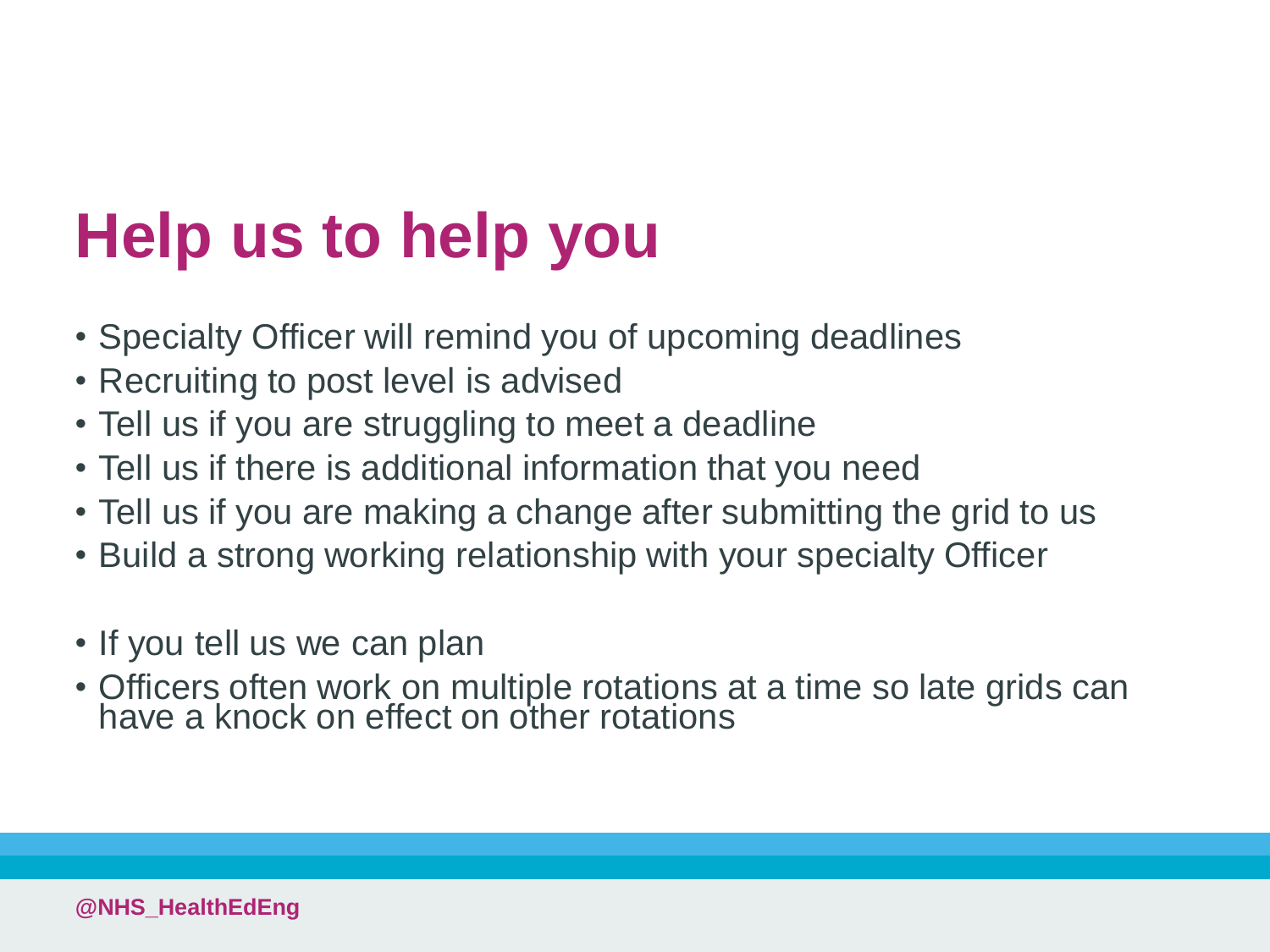### **Where to start ?**



**POST** ESTABLISHMENT ESTABLISHMENTTRAINEE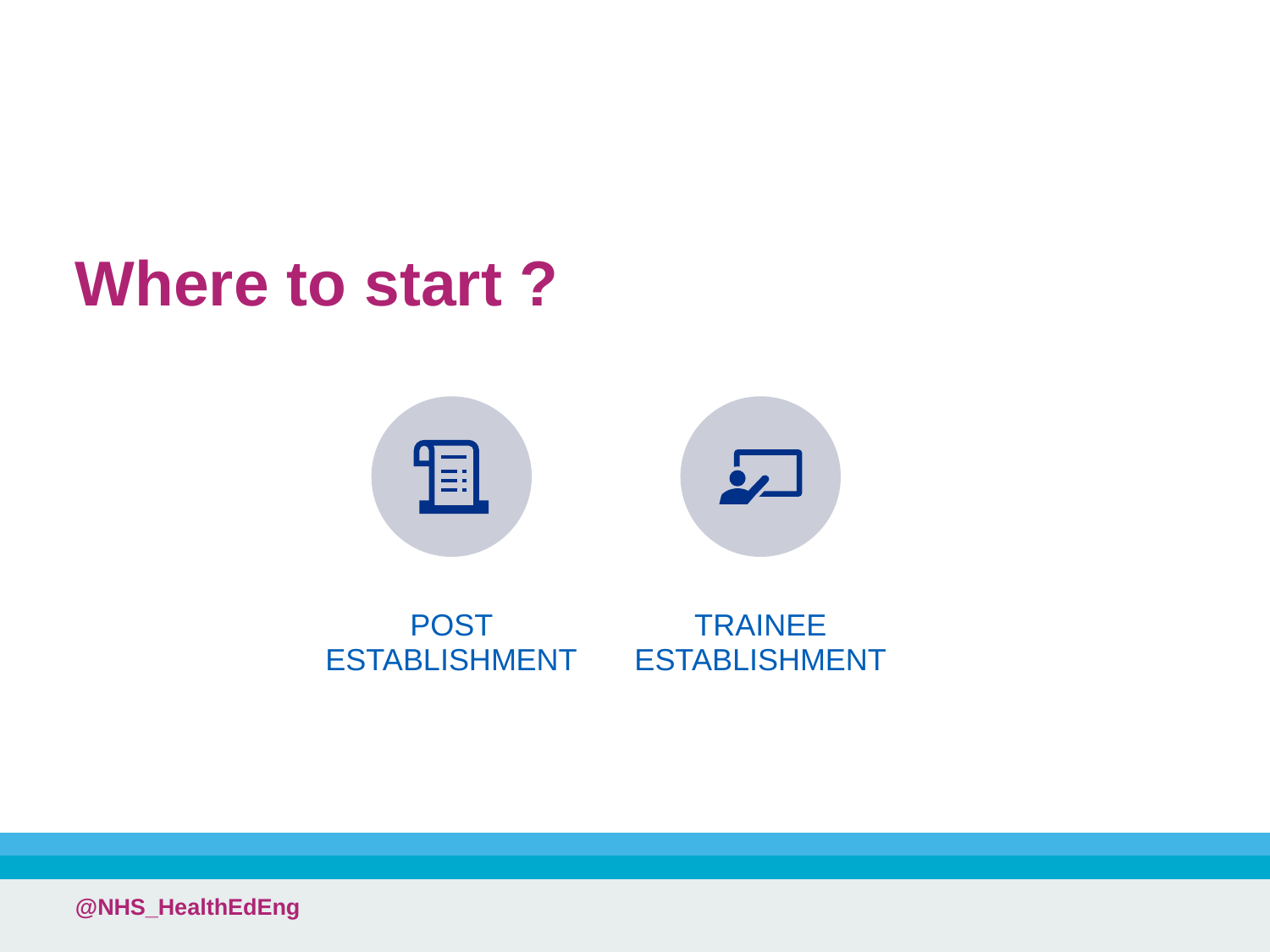### **Next Steps**

| <b>Recruitment</b><br>numbers | <b>Trainees on an</b><br>extension                    | <b>Inter-Deanery</b><br><b>Transfers</b> |
|-------------------------------|-------------------------------------------------------|------------------------------------------|
| <b>Deferrals</b>              | Academic<br>trainees                                  | Less than full<br>time                   |
| Out of<br>Programme           | <b>Parental leavers</b><br>and returners              | <b>Period of Grace</b>                   |
| Acting up                     | <b>Trainees</b><br>requiring<br>additional<br>support | Long term sick<br>leave                  |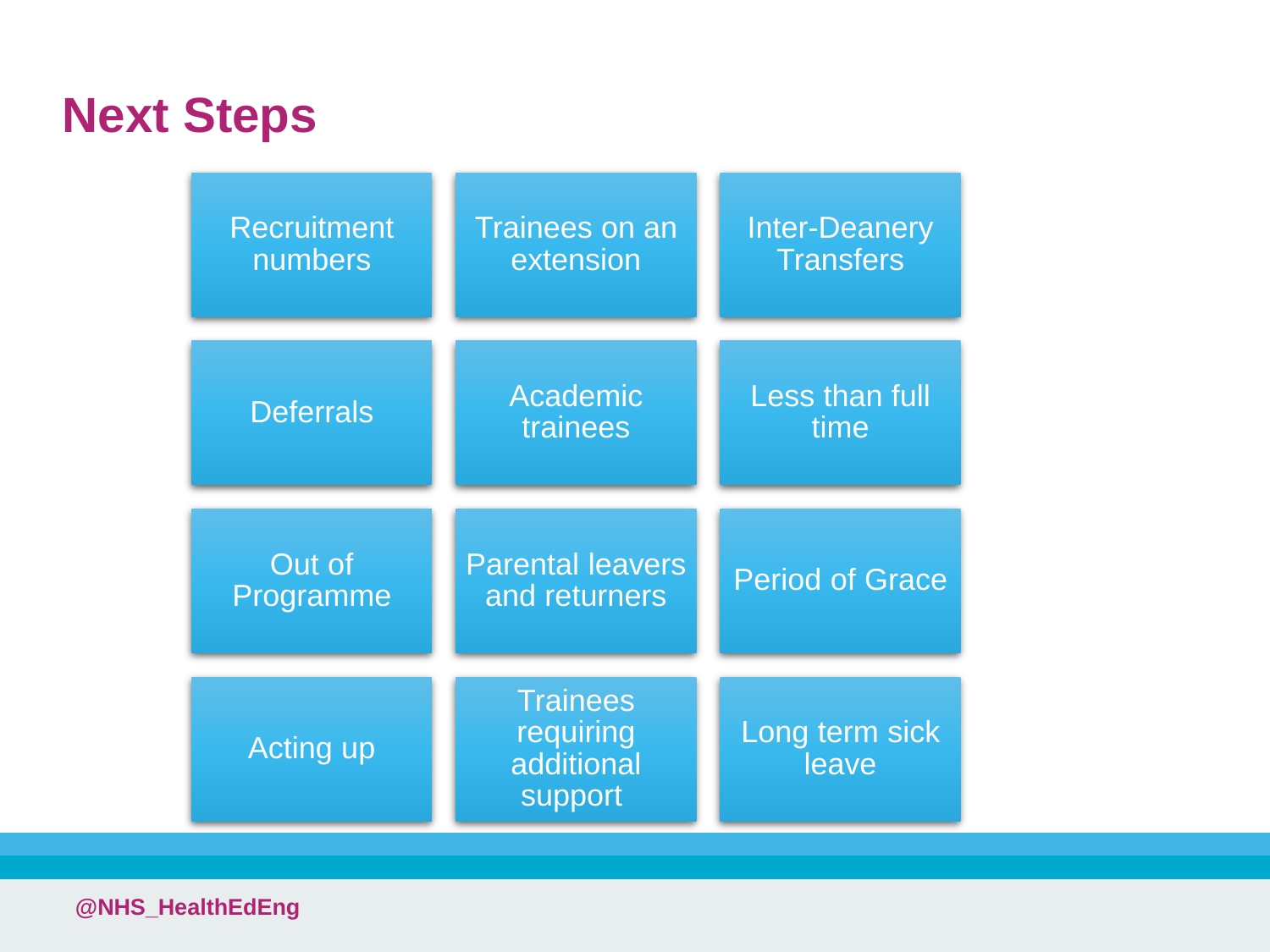# **Minimum data set for all grids**

- 1. First name
- 2. Surname
- 3. GMC number
- 4. National Post Numbers (NPNs)
- 5. Specialty & Sub-specialty if applicable
- 6. Site
- 7. Start date
- 8. End date
- 9. Grade
- 10. WTE

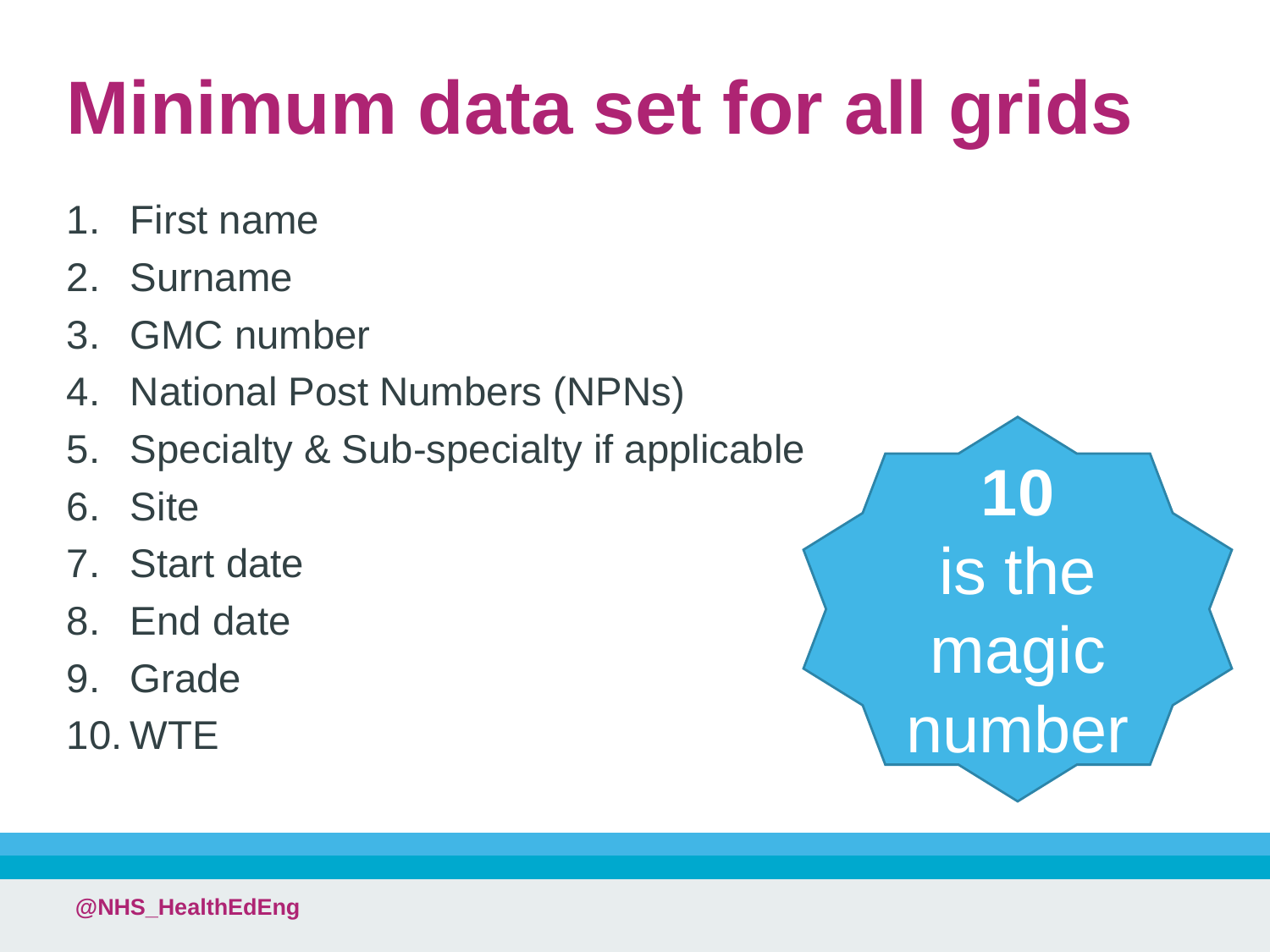### **Dr Holds are by exception**

|                                         | <b>Category</b>              | <b>Description</b>                                                                                                                                                                    | <b>DR ***************</b><br><b>HOLD</b> | <b>DR ***************</b><br><b>RECRUIT</b> |
|-----------------------------------------|------------------------------|---------------------------------------------------------------------------------------------------------------------------------------------------------------------------------------|------------------------------------------|---------------------------------------------|
| <b>HEE CoP</b><br><b>Exception</b><br>S | <b>Education</b>             | Where educational reasons might require specific training locations -<br>used for example when ARCP outcome(s) are awaited or pending a<br>successful exam result                     | HOLD-<br><b>EDUCATION</b>                |                                             |
|                                         | Quality                      | Where quality concerns may result in a post being removed or<br>suspended – used for example when the outcome of a quality visit is not<br>yet known                                  | <b>HOLD-QUALITY</b>                      |                                             |
|                                         | <b>IDT</b>                   | Where a post has been ring-fenced for a trainee who may be transferred<br>via the national Inter-Deanery Transfer process                                                             | <b>HOLD-IDT</b>                          |                                             |
|                                         | Foundation<br><b>Reserve</b> | Where a post is ring-fenced for potential reserve list applicant(s)                                                                                                                   | HOLD-FND-<br><b>RESERVE</b>              | <b>RECRUIT-FND-</b><br><b>RESERVE</b>       |
|                                         | Late<br>Recruitme<br>nt      | Where the outcome of a recruitment round is not yet known, due to it<br>taking place late, in relation to a rotation date, or where late recycling of<br>offers is still taking place | <b>HOLD-RECRUIT-</b><br><b>DELAY</b>     |                                             |
| <b>HEE CoP</b><br><b>Breaches</b>       | Internal<br>delay            | Where the TPD and/or HET require more time to work through placement<br>queries and update TIS                                                                                        | <b>HOLD-INTERNAL</b>                     |                                             |
| Vacancy<br>Managem<br>ent               | Programm<br>e Vacancy        | Where there are simply vacancies within the programme, due to regular<br>programme occurrences, e.g., vacancies left following recruitment,<br>programme balance etc.                 |                                          | <b>RECRUIT-</b><br><b>VACANCY</b>           |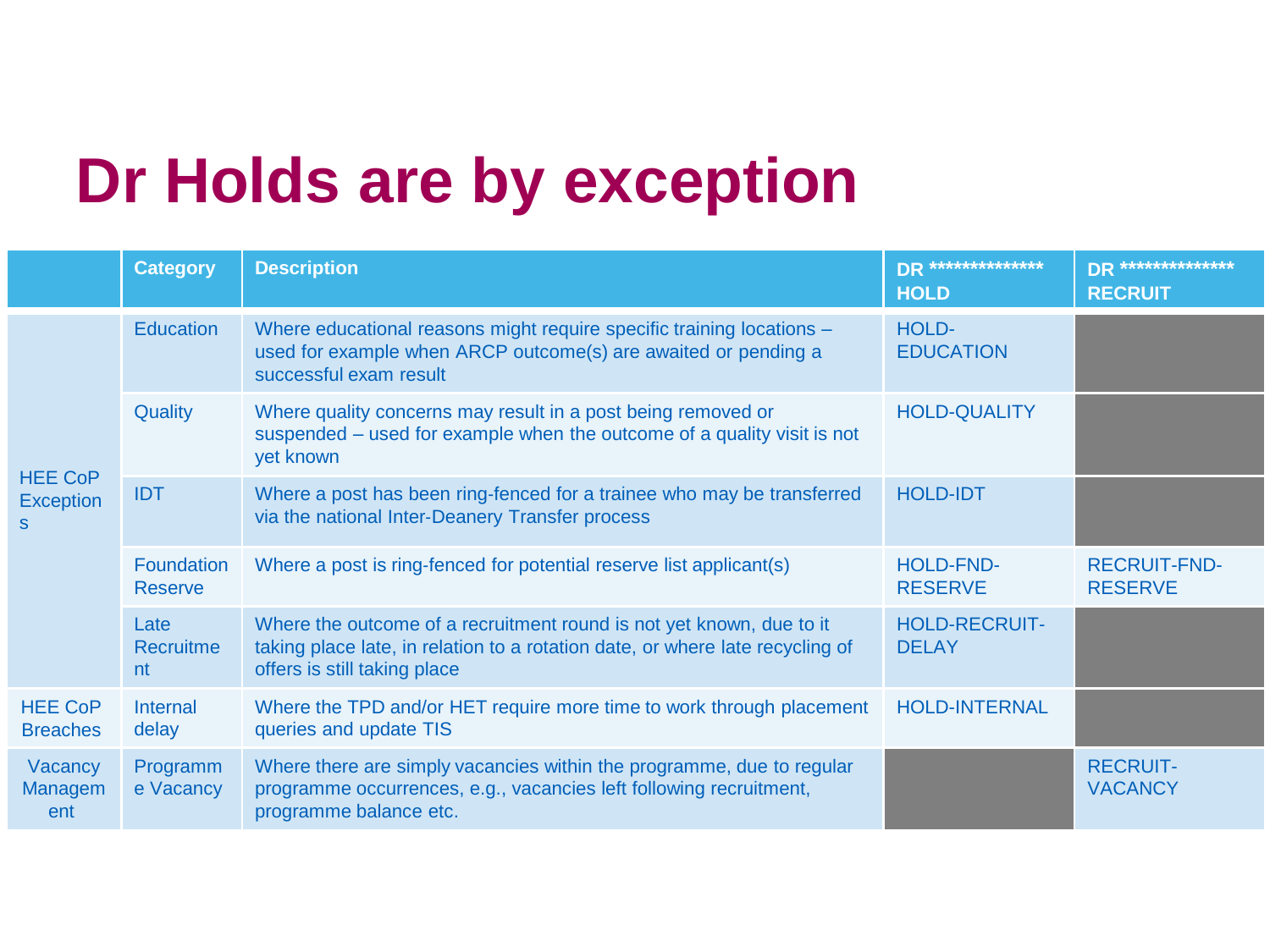## **Rotations Checklists**

### **Rotations ADMIN CHECKLIST**

Please run through this checklist with your Officer frequently in the run up to a rotation. Please ensure that you allocate enough time to complete all your tasks by the given deadline

C Trainee Will be Out of Post Within 13

**Duplicate/Overlapping Placements** 

Placement Beyond Programme End

Placement-Rotation Date: Microatch

D TIS ESR Interface - Mandatory Fields

[3] Are there any issues you are unable to

including last minute changes from the

[7] Has the correct Dr Hold been used for

D. Have at the validation errors been

C Are there any outstanding issues?

Encatete to the specialty Officer

El Enture changes are updated on TrS

and the change form has been

Chase new starters who have not

fo? Escalate to your Officer

D. Has all trained data been input

**ILFORE PUBLICATION** 

any vacant posts?

Past Not Occupied Throughout Rotation

D Placement Exists After Post Funding

C Absence Post Not Covered

Dr Hold After 12 Weeks

Siot Shane WTE Error

Grade-Curriculum Minmatch

TROO ERRORS

Date:

Fort Forte

Missing

TPD?

classed?

**AFTER FURLICATION** 

completed

responded

EW STARTER COMMS

D Work with the Officer in resorving new starter validation emore

### **DATA INPUTTING**

- D Work with the Officer to input placement data for trainees onto TIS via rotor tool ansuring all trainess have been placed
- C) Werk with the Officer to resolve any new starter validation engine
- D Complete sign of tracket

### **BAYA VALIDATION**

- C Works alongside the Officer to correct any errors that are flagged C Even error must be checked and
- corrected: where you are unable to fix an error please escalate to your fix for puppett

### LASE FRIORS

- D Dr Hold in Current Placement
- D. ESG Interface From <sup>25</sup> Estatésten Port vitt en OOP
- Placement Type
- D. HET Post Validation Error
- D Placement Has Entreasus Grade
- C Placement-Fort before Start
- El Placements with Nadimensious XITE D Post Assigned to Programme but not
- robation D. Post has everlapping placements
- C Programme Dates Validation Error
- D. Trainee Assigned to Programme but not rotation
- D Trainee has Overlaps or Gaps in Clarament
- [7] Trainee Star Playement in Another Repion
- D. Transe Out of Post

### **Rotations OFFICER CHECKLIST**

Please run through this checklist with your OM frequently in the run up to a rotation. Please ensure that you have planned enough resource to complete the rotations by the given deadlines.

- TOI Ci - Sand TPOs the TOI timeline in advance D. Forwarded the new starter information to the relevant TPD for the
	- station cheme [3] Send the academic trainee information
- to the ecodemic TPD and HOSF SO(AD) D. ta preferencing required? If completed through Oriel Usined with Recruitment If completed locally, agree a process
- and cet deadlines. D Signed off the school new starter letter with your SA

### **TPD ROTATION GRIDS**

- D Ensure ratation grid have been cent to TPDe
- D Regular comms & support to TPDs on refation progress and deadlines If the TPO is likely to breach their 15week deadline. flag this with the CM immediziers
- D Inform TPD of unplaced traineed <sup>15</sup> Enable showings with TRD.
- D Highlight to OM any missing grids

### DATA INPUTTING

- El Complete TOI Maland rareatsheet □ Work with the Admin to input piacoment
- data for trainpes onto THS via rotor tool C Work with the Admin to resolve any new
- starter unistation errors C) Ensure at ARCP extensions been obsced

### **DATA VALIDATION**

C) Work through voldation errors daily with SA and rectify them, excellating up to TPD (Concession)

### **Rotations OM CHECKLIST**

Please run through this checklist frequently in the run up to a rotation, ensuring enough resource has been allocated to complete the rotations by the given deadlines.

TROO ERRORS

Cale

End Date

Mixene

cleared

Genrad?

updated?

IT AND REGIONATE FINAL

F1 Ancence Post Not Covered

CL. Oranjo Curriculum Microsoft

D. Quolicate/Overlapping Placements

[7] Placement Reynold Programme End

7 Pacement Eusts After Post Funding

<sup>21</sup> Pracement-Rotation Dates Mismatch

C T/S ESR Interface - Mandatony Fields

CI Are there any resues you are unable to

T Are there any trainee out of post or put

C) Have all the mate validation errors bean

C) Are there any issues you are unable to

st gost in 13 weeks? Do you have a

fix? Encalabe to your Officer

sign to correct these errors?

fir? Escalate to your Difficer

71 Hot all fromas data hean would be

El Have all the validation errors been

*REFORE PUBLICATION* 

Georgi blokt 10 ftomas

**LASE VALIDATION ERRORS** 

CI Post Not Occupied Throughout Rotation

C) Or Hold After 12 Weeks

- D Has the Officer sent the TOI information to the newsater TBDO
- D Are there are academic trainees? If so. has the Officer sent the information tofre academic TPD?
	- D. If sub-preferencing is required, has this been computed by the Officer? [3] Check the rotations sign off tracker to
	- ensure all Admin. SA and Officer tasks. **Bo barros need artist** El Are there any issues? Escalate to
	- speciaty SDM.

### **DATA INPUTTING**

- D Have all the grids been received from the TRDs and the cine effinative castiana.com
- FL. Wilson mids house/t logon received inacthis bear ascapped to kitch specially SEW3 resistant has MIDS
- D. Did the team use rolor too!?
- D Has at the data been upleaded to TIS and the sign off tracker been updated?
- How academic and military trainees
- been put into in addition posts? D Have all LTFT trainees been placed in a
- abel strape?
- F1. Blave all formers been nut in north
- [7] Any there are vacant conte?
- D mays any ARCP extensions been
- staces? El Are there are issues? Escalate to
- specially SEM.

### **BATA VALIDATION**

- D. Have you reclaimed the Latifi and TRoO validation report?
- Things was filled and designed from a start client
- [] Are there any lesues? Escalate to
- risecisty SDM
- CI Are there any outstanding looues? El Has the relations sign off backer been El Are there any issues? Escalate to specially SOM **W STARTER COMM**
- El Have the school specific new stater comms been sent?

**@NHS\_HealthEdEng**

- **LASE CRITICAL ERRORS** C Placement-End before Start Transa put of post T Trainee Will be Out of Post Within 13 Orientes. **TROG CRITICAL ERRORS** 
	- C) Dr Hold After 12 Weeks: Ensure Dr Hold placements are converted to comect placements (either Dr Recruit or trainers). Excelate any exceptions to:
	- COM C Piecement-Rotebon Dates Mixmatch
	- C Post Not Occurred Throcohout Rotation
	- [] Are there any issues? Escalate to specially OM

### **IEFORE PUBLICATION**

- Ensure every post has a trainee of Dr Held (do not coment Dr Holds to recruit vacancy until sell trainers have been oligeart)
- C) Once vacancies have been confirmed enter 'Recruit vacancy' into empty posts on Tits
- [3] Complete sign off tracket

### AFTER PUBLICATION

- C Continue to be worked through data validation errors daily D Ensure any changes after the
	- behovirummos eta, issael latneras

### **EW STARTER COMMS**

- (1). Work with Arbrain is charge new starters. who have not responded
- 
- 

- 
- manually via specially mailbox and post-
- publication date (e.g. resignation )
- 
- 
- 12-week change form completed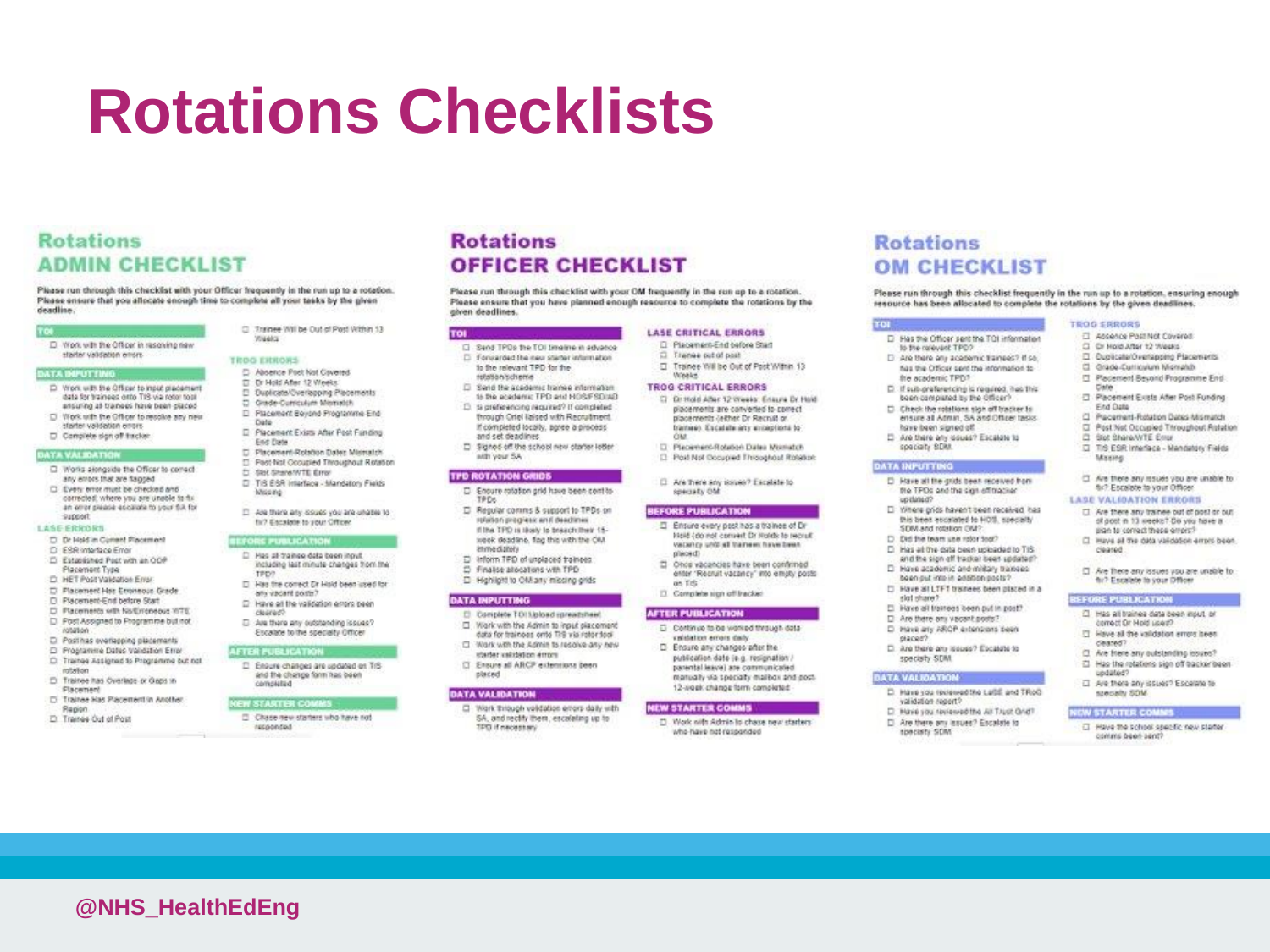

# ✓Every trainee must have a post

## ✓Every post must be filled or released as a vacancy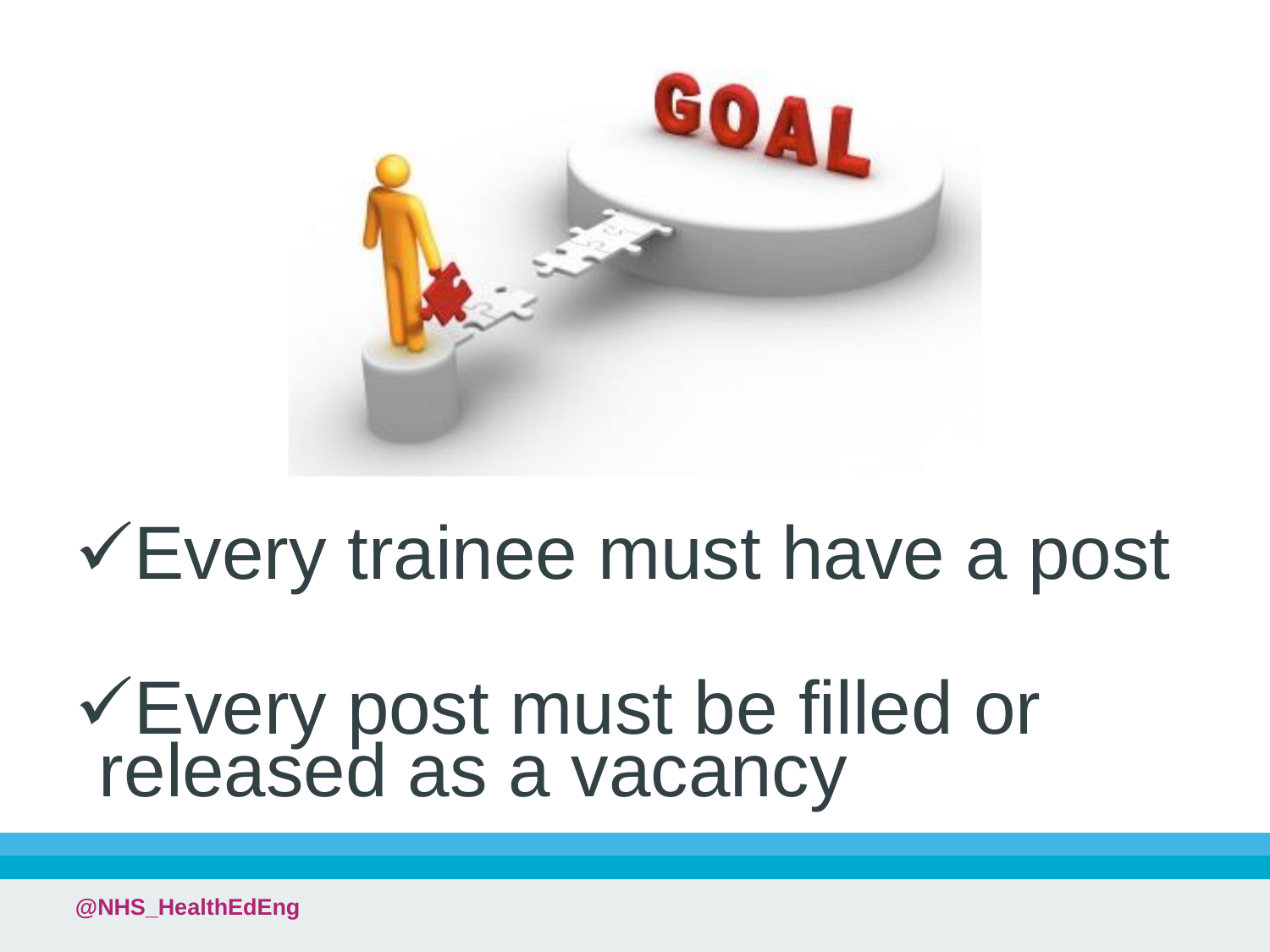## **Information transfers**

- 12 weeks  $\rightarrow$  Employer's portal
- 12 weeks  $\rightarrow$  Oriel 2 pack release
- $\cdot$  11 weeks  $\rightarrow$  New to the NHS data
- $\cdot$  10 weeks  $\rightarrow$  ESR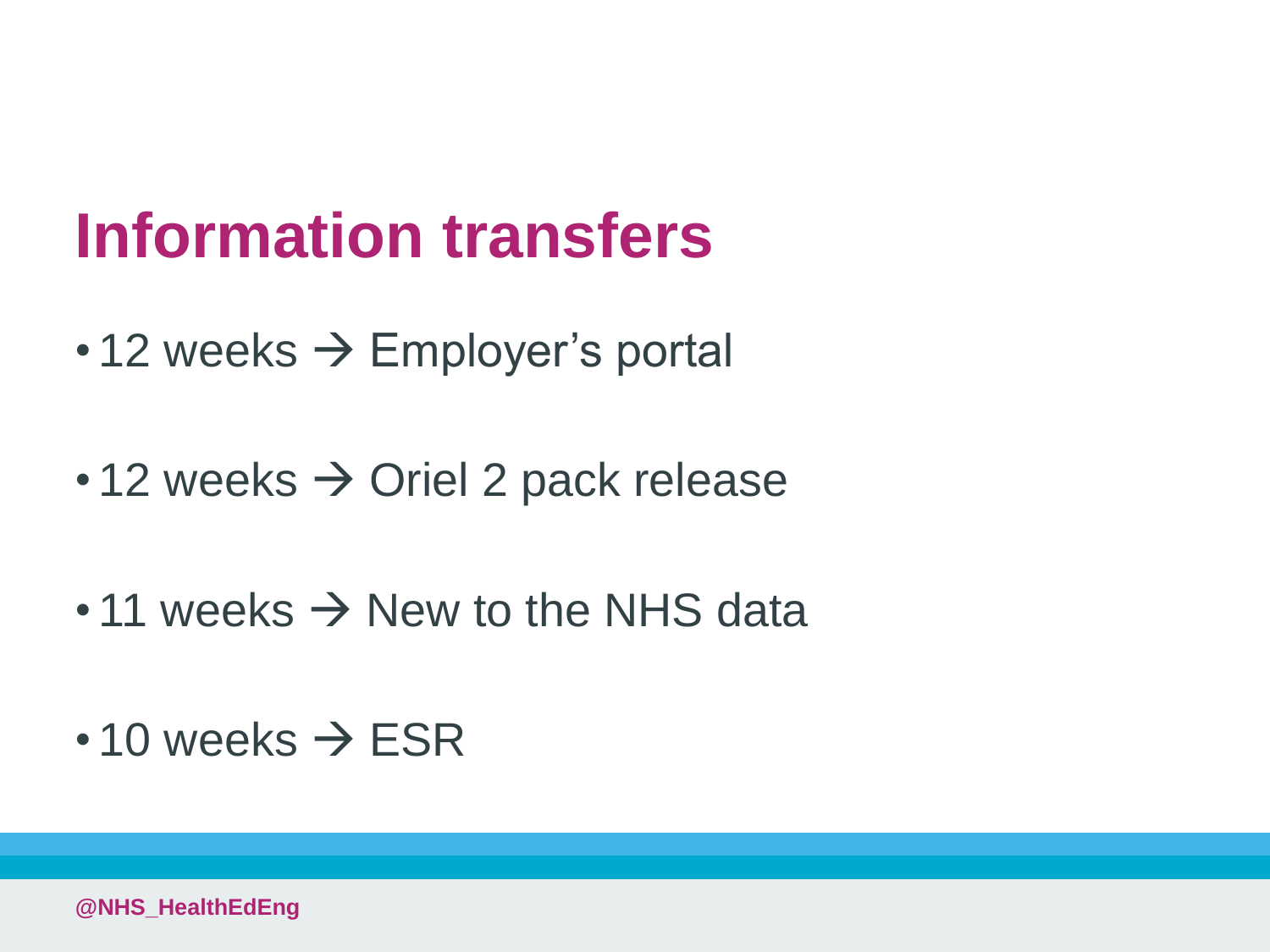## **Oriel 2 Updates**

- Oriel pack release will take place on publication days
- This includes the entire application form and any references that have been submitted (HEE does not check references, this is the responsibility of the employer)
- NEW Trainees new to the NHS data will now be shared with Trusts via the employer's portal detailing trainees who have not previously worked in the NHS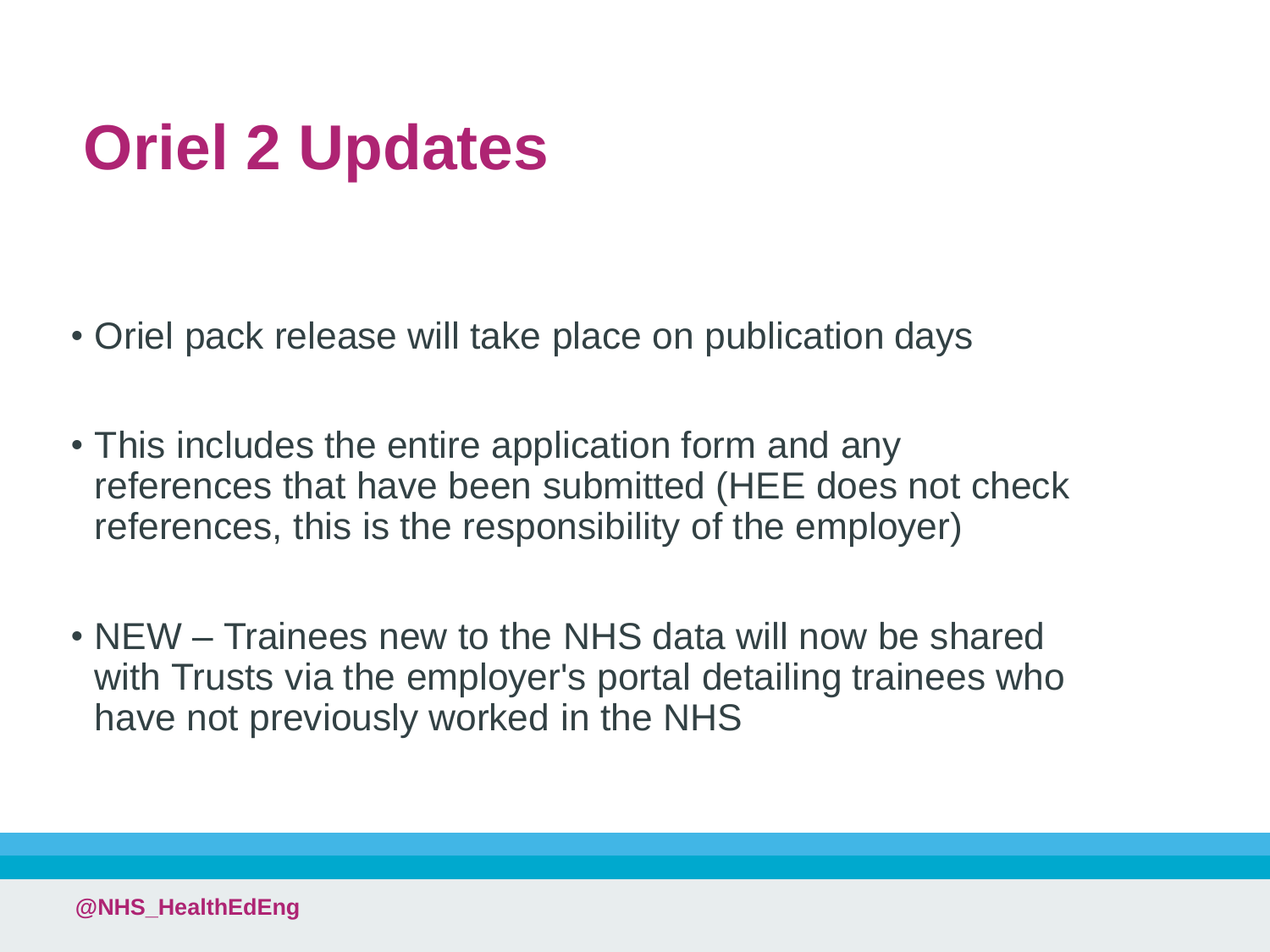### **Making Changes after publication By exception only**

- If you absolutely need to make a change to the rotation, you need to let us know of each change ASAP via the [change request form](https://forms.office.com/Pages/ResponsePage.aspx?id=K5Gn_5ewMUGcD9DoB1Wyqx_rYuXHa2ZKhY-gj6ruY5FUMUU0RlJBUVFYNFQ2MzY1MlJHVFBXWVBZRi4u)
- 12 to 6 weeks before the rotations  $=$  HoS sign off
- 6 weeks or less before the rotation  $=$  HoS and Dean sign off

**Rotation Change Requests** 

### **Rotation Change Request Form**

This form should be completed for every change made to a trainee placement once the 12-week CoP deadline has passed. A change constitutes any amendment to a trainee placement which will result in a trust needing to make changes to a work schedule and/or the contract. Please note that HoS approval needs to be sought prior to TPDs submitting the change form. HoS will only approve changes after the 12-week deadline on exceptional grounds, to ensure breaches to the CoP are minimised.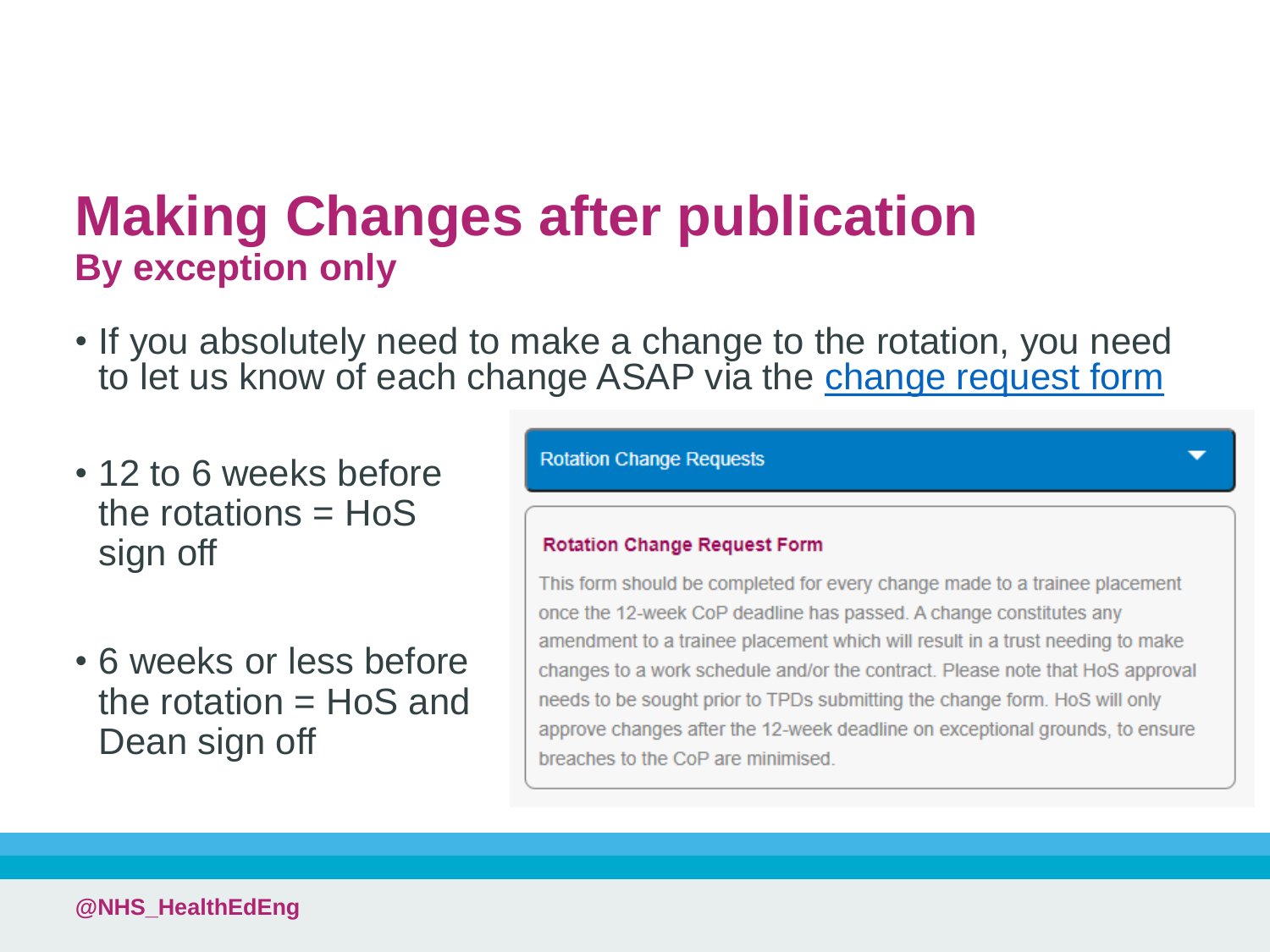## **Code of Practice (CoP)**

- HET has to adhere to the NHS Code of Practice rules and therefore has strict deadlines to meet. These deadlines are now part of the Junior Doctors Contract Terms and Conditions.
- HET compliance
	- 12 weeks to start date  $\rightarrow$  Provide information to employers
- Trust compliance
	- 8 weeks  $\rightarrow$  generic rota
	- 6 weeks  $\rightarrow$  duty roster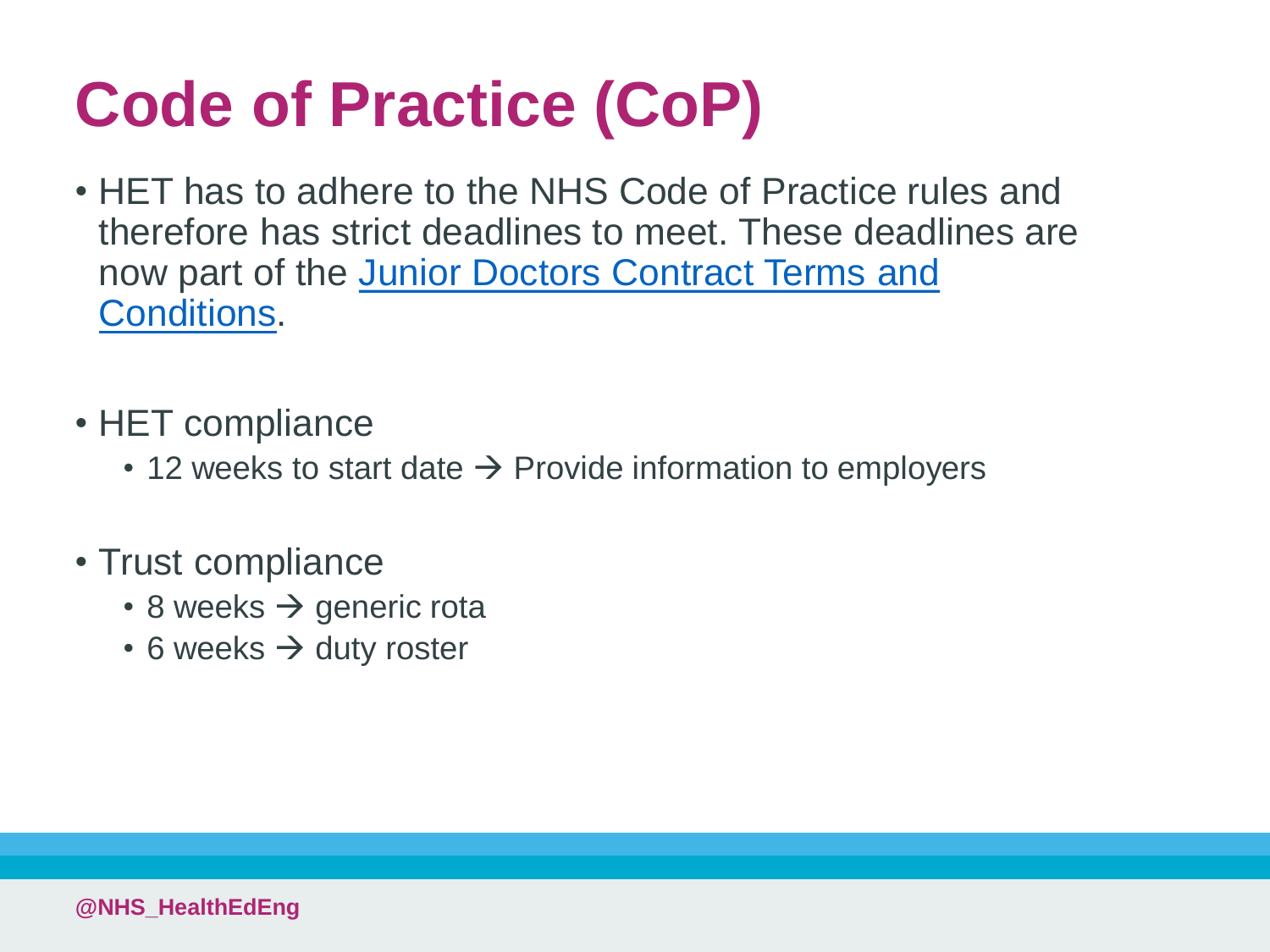## **Code of Practice (CoP)**

Code of Practice - National Summary August 2021, September 2021, October 2021

Select Reporting Period

(Multiple values)

 $\chi_{\rm X}$   $\blacktriangledown$ 

 $\overline{\phantom{a}}$ 

Total Placements - 58,489

### Local Office

|                                                        | Compliant at 12 weeks | <b>Compliant at 10 Weeks</b> | <b>Compliant at 8 Weeks</b> | Non-Compliant |                      |       |
|--------------------------------------------------------|-----------------------|------------------------------|-----------------------------|---------------|----------------------|-------|
| Null                                                   | 14.84%                | 18.17%                       | 9.77%                       | 57.23%        | StartDateChange      | 1,026 |
| <b>Health Education England East Midlands</b>          | 70.29%                | 13.23%                       | 6.02%                       | 10.46%        |                      |       |
| <b>Health Education England East of England</b>        | 73.45%                | 10.31%                       | 5.95%                       | 10.29%        | <b>EndDateChange</b> | 3,103 |
| Health Education England Kent, Surrey and Sussex       | 74.08%                | 15.20%                       | 3.99%                       | 6.72%         | PostChange           | 2,773 |
| Health Education England North Central and East London | 77.94%                | 12.24%                       | 5.83%                       | 3.98%         |                      |       |
| <b>Health Education England North East</b>             | 67.89%                | 18.14%                       | 3.25%                       | 10.72%        | SiteChange           | 2,529 |
| <b>Health Education England North West</b>             | 59.61%                | 11.33%                       | 4.27%                       | 24.78%        |                      |       |
| <b>Health Education England North West London</b>      | 79.30%                | 12.88%                       | 3.37%                       | 4.46%         | SiteTrustChange      | 3,971 |
| <b>Health Education England South London</b>           | 80.52%                | 10.66%                       | 4.47%                       | 4.34%         |                      |       |
| <b>Health Education England South West</b>             | 77.86%                | 13.56%                       | 2.92%                       | 5.66%         | PlacementTypeChange  | 453   |
| <b>Health Education England Thames Valley</b>          | 60.57%                | 17.61%                       | 6.48%                       | 15.33%        | SpecialtyChange      | 1,007 |
| <b>Health Education England Wessex</b>                 | 78.96%                | 12.98%                       | 1.10%                       | 6.96%         |                      |       |
| <b>Health Education England West Midlands</b>          | 62.28%                | 20.30%                       | 5.27%                       | 12.15%        | GradeChange          | 1,917 |
| Health Education England Yorkshire and the Humber      | 68.67%                | 7.57%                        | 6.76%                       | 17.00%        |                      |       |
| <b>Grand Total</b>                                     | 69.40%                | 13.28%                       | 4.86%                       | 12.46%        | WTEChange            | 1,524 |

Post 12 Week Changes - 10,908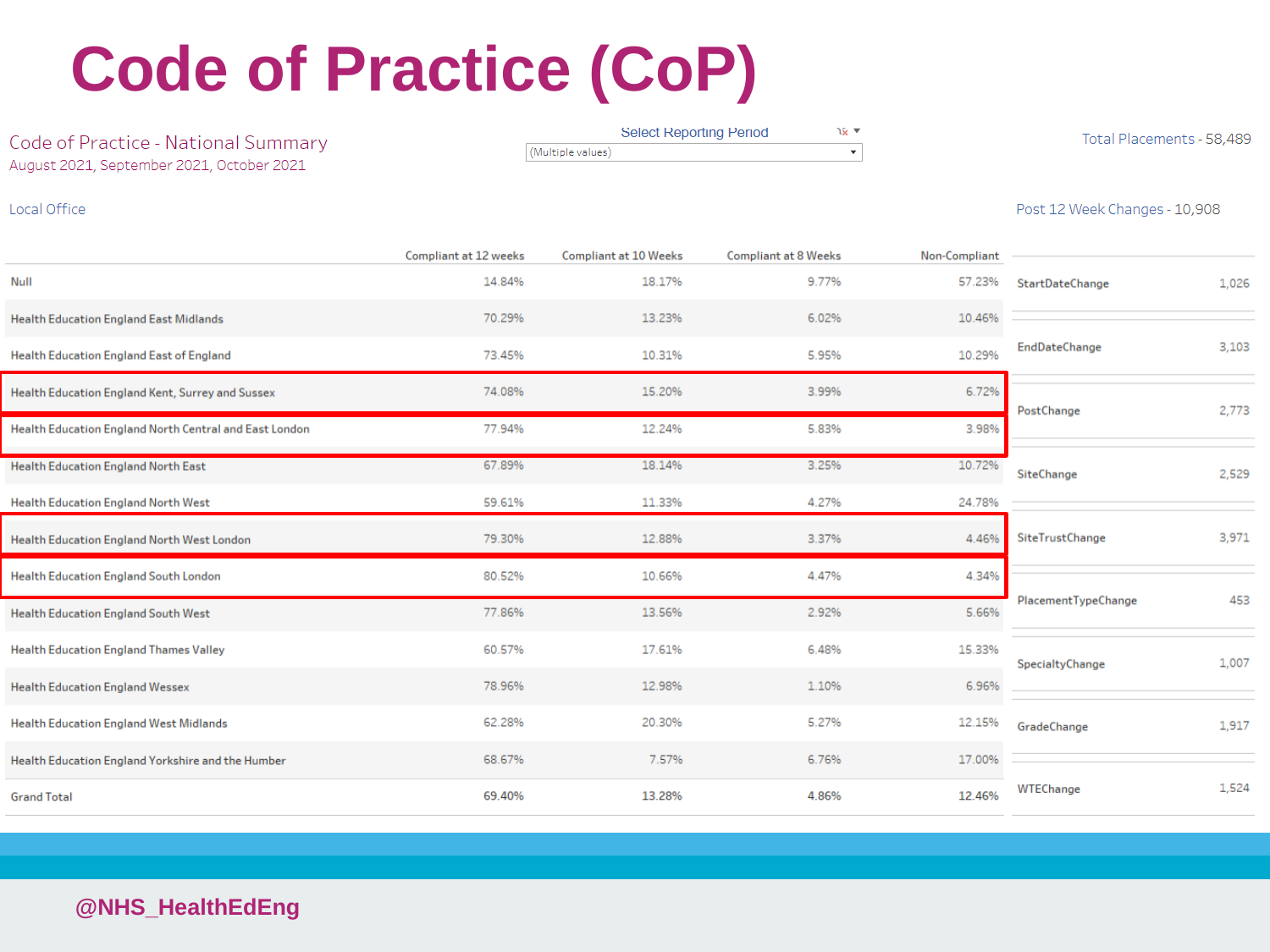

# Grab your phone!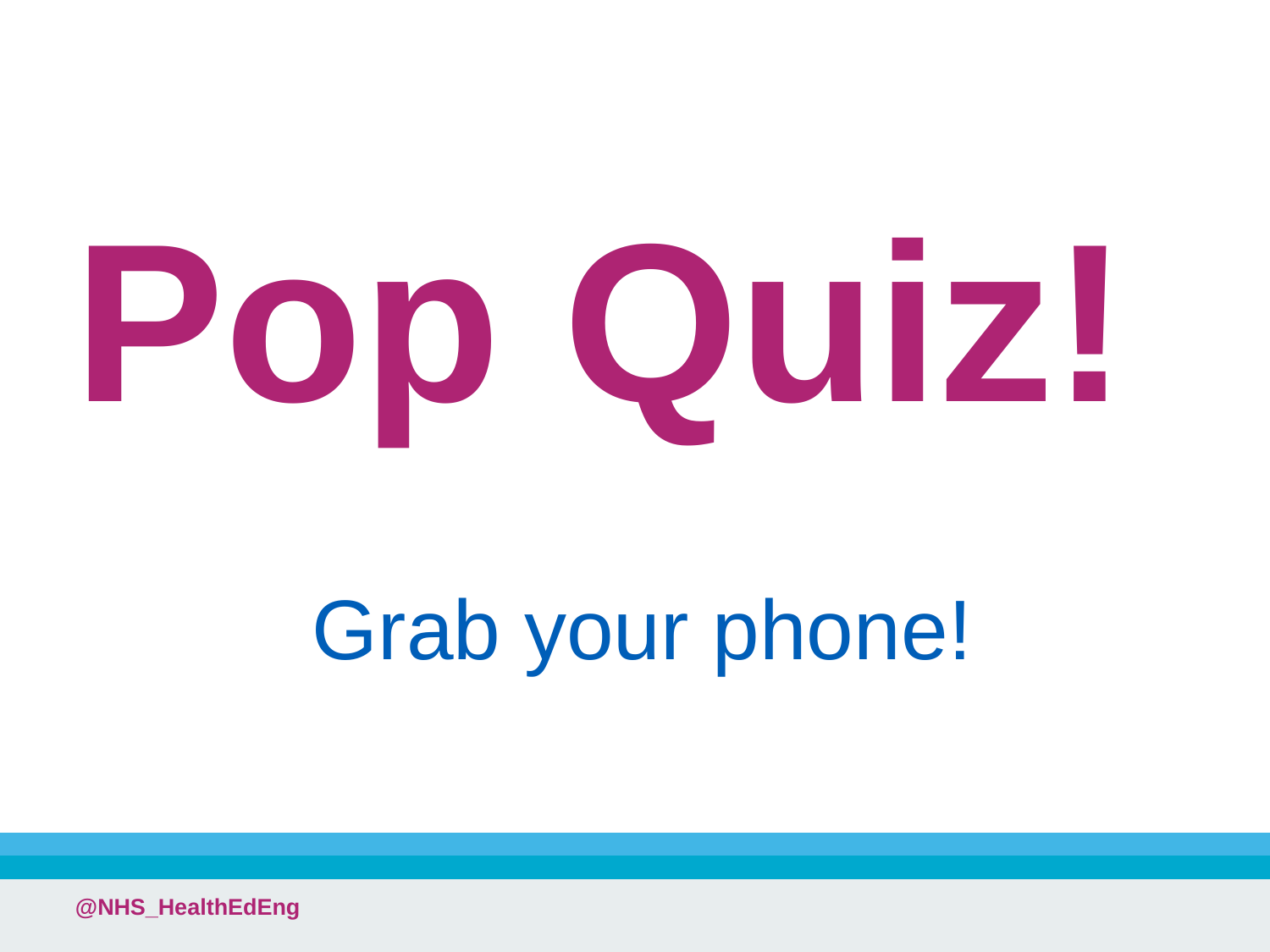## **General Updates**

➢ All TPDs now have read only access to TIS

▶ Employer's Portal Tableau



### **What this means for Trusts:**

- They have greater control over their data and can manage their data and filter as required
- The information they see will come directly from TIS without 'the middleman' which is the current process

### **Developments**

- Placement comments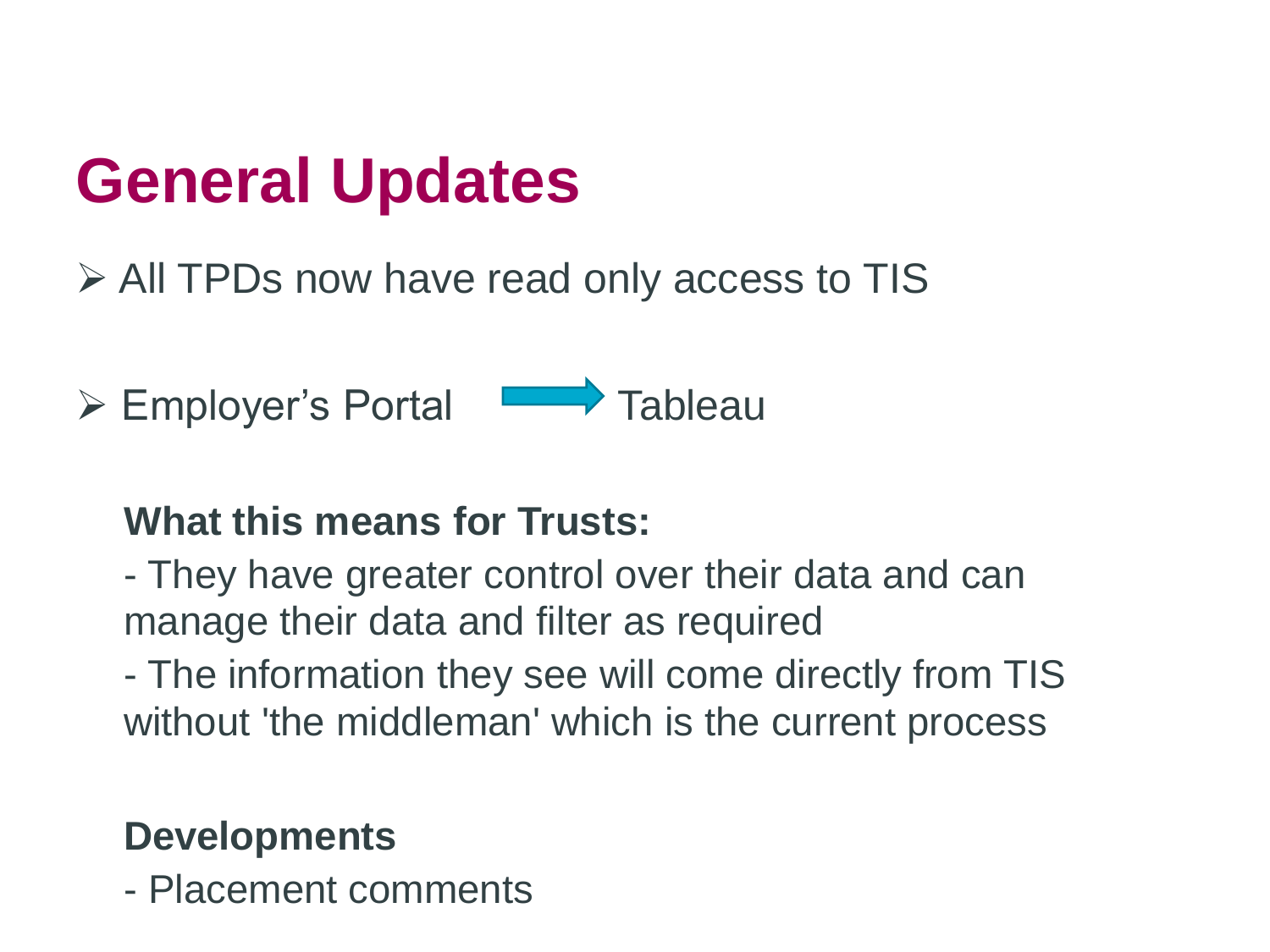